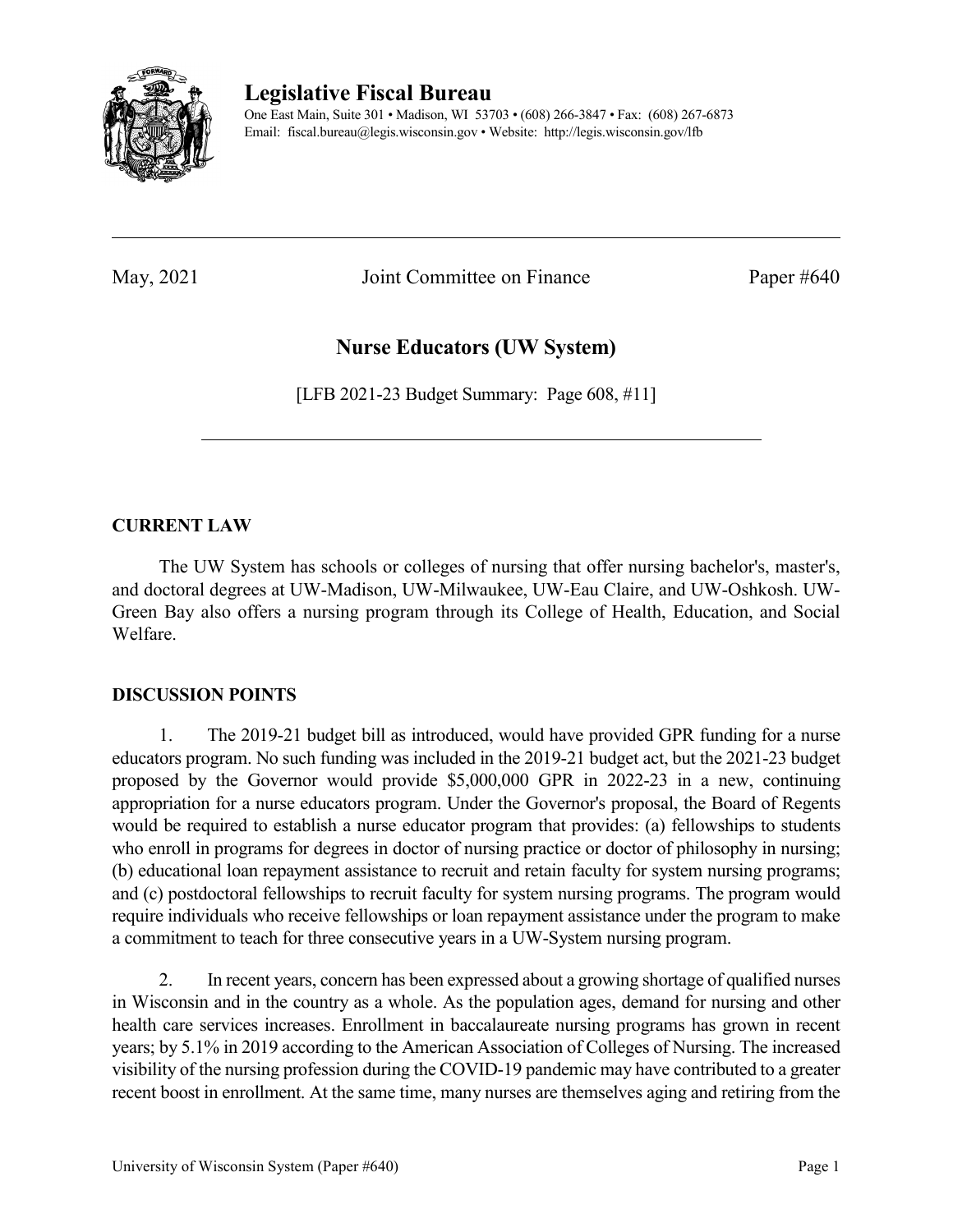profession, and the number of new nurses entering the field may not be sufficient to both replace those who are retiring and meet increased demand. According to the Wisconsin 2020 registered nurse (RN) workforce survey, 31.9% of current nurses are age 55 and older, and the median age reported for Licensed Practical Nurses (LPN) in the 2019 LPN workforce survey was 47.7.

3. Educational requirements for nurses vary from LPN programs, which typically can be completed in about one year, to advanced degrees including doctoral programs, which may be required for nurses who want to work as advanced specialists, conduct research, or hold management positions. Typically, an advanced degree is necessary for faculty at nursing schools. Data from the Wisconsin Center for Nursing "2018 Wisconsin Nursing Education and Nurse Faculty Survey Report" indicates that the majority of nursing faculty hold a master's degree (62.4%) with an additional 13% holding a doctorate of nursing practice (DNP), and 14% holding a PhD in Nursing. The survey noted that compared to 2015, the total number of PhD faculty has declined, while the number of nurse faculty holding a DNP has risen. Four UW institutions (Green Bay, Eau Claire, Milwaukee, and Oshkosh) offer advanced degree programs for nurses.

4. The current nursing shortage is reflected in nursing educator programs as well; in fact, nursing educator shortages may contribute to reduced nursing student capacity. The 2018 nurse faculty survey found that lack of funding to hire faculty was identified most often by bachelors of science in nursing (BSN) program administrators as a factor in limiting (nursing student) admissions. The survey report identified 63 vacant positions for full- and part-time faculty at nursing programs in Wisconsin, and notes that the number of part-time faculty has doubled since 2015. The population of nursing educators is aging, and many educators are nearing retirement; the survey indicates that 47.7% of registered nurses working in nursing education programs are age 51 or older. Addressing a shortage of nursing faculty requires planning in advance because of the time required to earn an advanced degree. A doctoral program typically takes four to seven years to complete, and nurses often practice for a period of time before pursuing graduate education.

5. Under 2013 Act 20, the Board of Regents was required to allocate \$11.25 million of program revenue in each year of the 2013-15 biennium for incentive grants related to educational programs in high-demand fields. One such incentive grant was awarded to the UW-Eau Claire, UW-Madison, UW-Milwaukee, and UW-Oshkosh nursing programs, to expand the state's nursing education capacity. Grant funding totaled \$3.2 million over three years for three types of fellowship awards: (a) pre-doctoral fellowships to accelerate the completion of a doctoral program; (b) postdoctoral fellowships to attract qualified faculty to UW System institutions; and (c) a loan repayment program to attract and retain new faculty. Under the grant, pre- and post-doctoral fellowship awards were granted ranging from \$21,500 to \$90,000, and awards of up to \$50,000 were granted under the loan repayment program. To be eligible for the funds, fellows and faculty had to commit to teach in a UW System nursing program for at least three years. The program awarded funds to 54 participants, including 19 at UW-Eau Claire, 13 at UW-Oshkosh, and 11 at each of UW-Madison and UW-Milwaukee.

6. If \$5 million in 2022-23 would be provided in a continuing appropriation for nurse educators, this would provide ongoing funding going into the 2023-25 biennium. The funding would be used for a program similar to the grants funded by the incentive grant program. Grants would be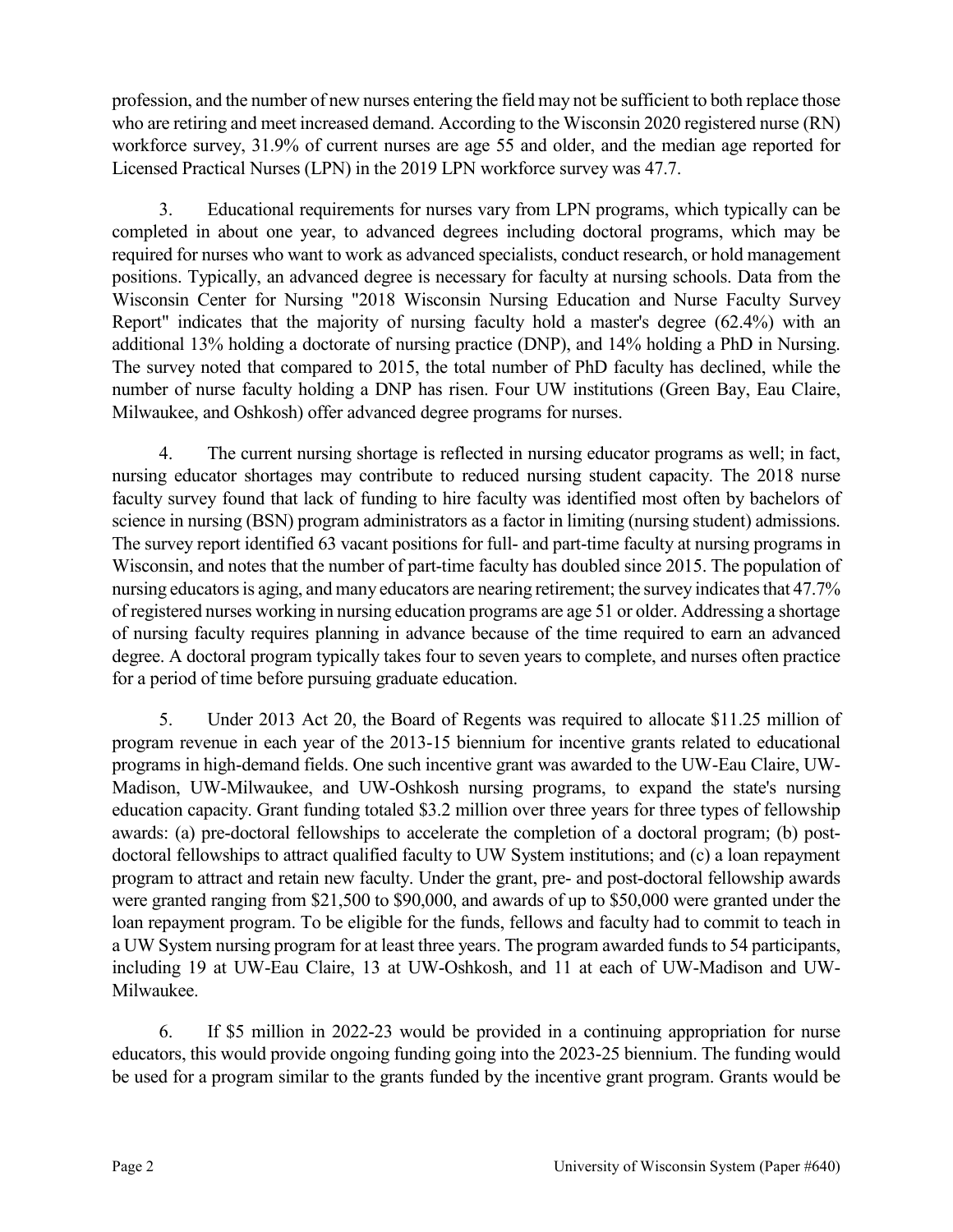provided for the following: (a) fellowships to students who enroll in programs for degrees in doctor of nursing practice or doctor of philosophy in nursing; (b) post-doctoral fellowships to recruit faculty for System nursing programs; and (c) educational loan repayment assistance for faculty in System nursing programs. Recipients would be required to make a commitment to teach for three consecutive years in a UW-System nursing program.

7. As the registered nursing (RN) workforce is expected to grow nationally from 3.0 million in 2019 to 3.3 million in 2029 (an increase of 10%) according to the Bureau of Labor Statistics' Employment Projections 2019-2029, it could be argued that increasing capacity for nursing educators is important over the long term, and ongoing funding should be provided. However, if the Committee wished to provide funding on a one-time basis, \$5 million could be provided in fiscal year 2021-22, the first year of the biennium. [Alternative 2]

8. Lack of competitive salary may be a factor in diminishing numbers of nursing educators, as a career in nursing education offers a lower salary compared to other nursing positions requiring a master's or doctoral degree. Data from the U.S. Bureau of Labor Statistics indicates that in Wisconsin, the average salary for a nurse educator was \$83,520 in 2020, while the average salary for a nurse anesthetist totaled \$231,520, for a nurse midwife totaled \$110,380, and for a nurse practitioner totaled \$113,030 in that year. Funding for fellowships for nursing graduate students and loan repayment assistance could help provide an incentive for graduates to choose nursing education as a career, rather than a career with a higher average salary.

9. A proposal that would provide funding to support an increase in the number of nurse educators was developed by a coalition of nursing school deans prior to the start of the 2019-21 biennial budget process. The proposal was substantially similar to the program that would be created under the Governor's proposal, but would have included more institutions, including private, nonprofit colleges and Wisconsin Technical College System (WTCS) institutions. At the time, the coalition estimated that \$10 million could fund approximately 150 fellowships for nursing students pursuing a master's or doctorate degree in nursing, with fellowships accounting for approximately \$5.5 million of the request. Presumably, providing funding of \$5 million, instead of the \$10 million proposed in 2019-21, could support approximately 75 fellowships for approximately \$2.75 million of funding. Based on a budget document prepared by the coalition, it is estimated that 50% of fellowship award funding could go to students attending UW System institutions and 50% could go to students attending private institutions. Adjusting for total funding of \$5 million, \$1.85 million could be used for loan forgiveness for an estimated 60 new nursing school faculty. Of the remainder, \$0.1 million could be used for educational conferences and \$0.3 million could be used for administrative support, such as marketing the program to potential faculty members.

10. The Committee may wish to specify that any funding provided for nurse educators apply to more institutions, consistent with the request made by nursing school deans as described above. Under this approach, fellowships could be awarded to students pursing a master's degree in nursing, a doctorate of nursing practice, or a PhD in nursing from a UW System institution or one of the seven private, non-profit colleges offering those degrees in Wisconsin. Fellowship recipients could complete their three-year teaching commitment at a UW System institution, a private non-profit college in Wisconsin, or a WTCS institution. The loan forgiveness program could also be extended